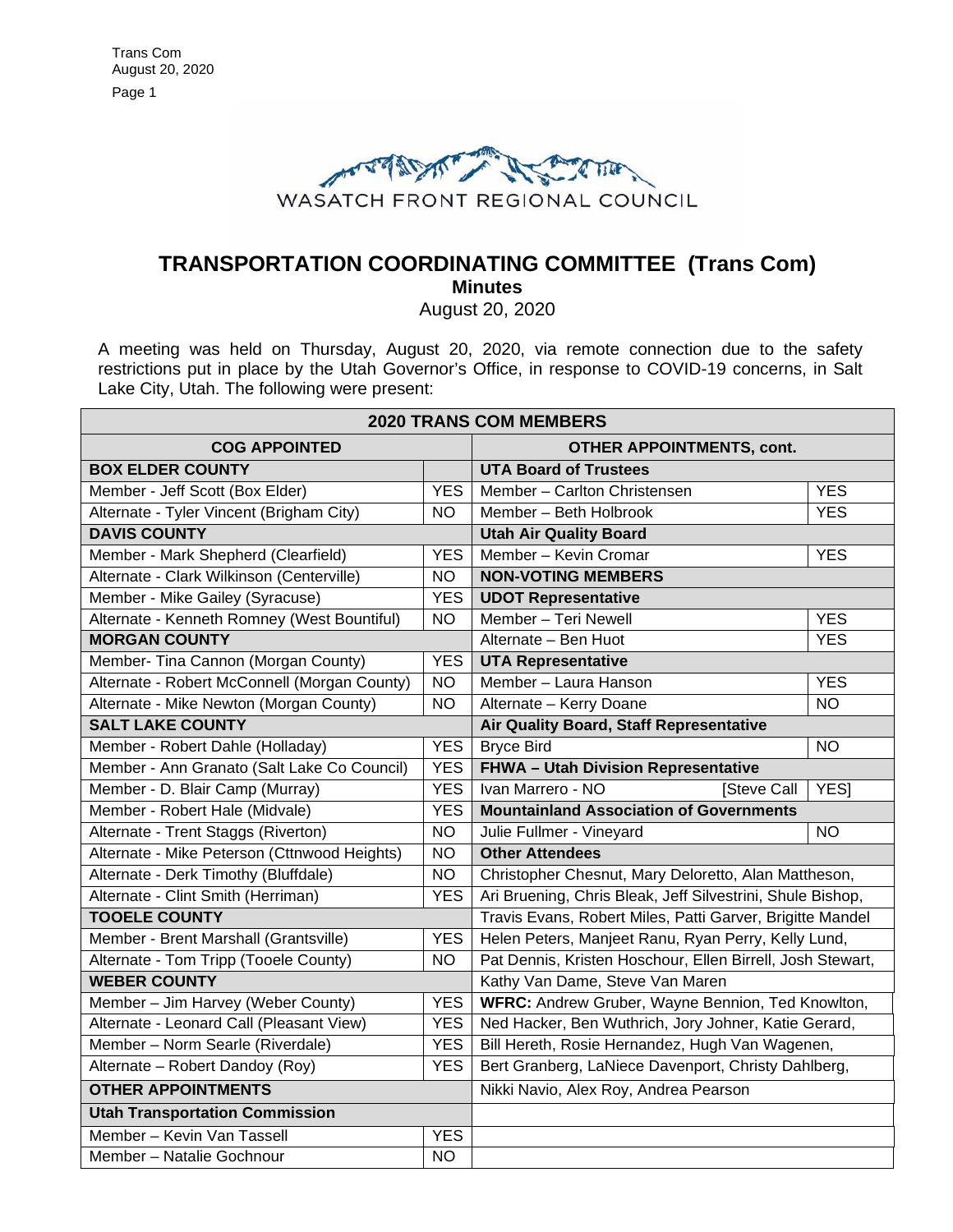Page 2

### **1. Introductions and Consent Agenda [00:00:20]**

Commissioner Jeff Scott, Chair, called the meeting to order at 2:00pm. **[00:04:10]** Introductions were made, via roll call. **[00:03:30]** Commissioner Scott brought attention to the minutes of the June 18, 2020 meeting and asked if there were any questions. There were none. Mayor Mark Shepherd made a motion that the minutes of the Trans Com meeting be approved as written. Mayor Rob Dahle seconded the motion, and the voting was unanimous.

## **2. Chair's Report [00:01:30]**

Commissioner Scott introduced the new Region Directors for UDOT: Rob Wight, Region One; and Lisa Wilson, Region Two.

## **3. Public Comment [00:06:12]**

Commissioner Scott opened the meeting up for public comments and acknowledged that members of WFRC staff had been contacted by members of the public, who have requested time in the meeting. **[00:06:52]** Ellen Birrell provided her comments regarding the need to improve the poor air quality around the region. **[00:10:31]** Kathy Van Dame provided her comments regarding monetizing ways of improving vehicle emissions. **[00:14:12]** Josh Stewart provided his comments regarding improving the State Street corridor.

#### *[Moved to Item 6 on the agenda.]*

## **4. Transportation Improvement Program (TIP) [00:39:25]**

#### **a. ACTION: Board Modifications to the 2020-2025 TIP**

Mr. Wuthrich stated that there were new requests received to modify the 2020-2025 Transportation Improvement Program (TIP). This modification requires action from Trans Com and the Transportation Commission but does not require a new air quality conformity analysis or a 30-day public comment period. Mr. Wuthrich briefly discussed each project. **[00:49:40]** Commissioner Scott entertained a motion to approve the resolution to modify the 2020-2025 TIP as presented and requested. Mayor Mike Gailey made the motion and Commissioner Jim Harvey seconded the motion, and the affirmative vote was unanimous.

#### **b. ACTION: Recommend approval of the 2021-2026 TIP [00:51:38]**

Mr. Wuthrich presented information regarding the 2021-2026 Transportation Improvement Program (TIP) for approval. A draft 2021-2026 TIP was reviewed by Trans Com in June (as delegated by the Regional Council) and made available for public review. An analysis of the TIP completed by WFRC staff shows that the 2021-2026 TIP conforms to the state air quality plans. The public comment period extended from June 27 through August 8, 2020. A list of all the comments and respective responses has been compiled, and a summary of the comments and responses is included in the meeting materials. **[01:05:16]** Councilmember Clint Smith made a motion to recommend to the Regional Council the adoption of the resolution approving the 2021-2026 Transportation Improvement Program (TIP) and the corresponding air quality conformity finding. Mayor Robert Hale seconded the motion and the voting was unanimous in the affirmative.

#### **5. WFRC Funding Opportunities for Local Governments [01:06:14]**

The Wasatch Front Regional Council administers six programs that provide resources for local governments, totaling approximately \$40 million annually. These programs include:

- Surface Transportation Program (STP)
- Congestion Mitigation Air Quality (CMAQ)
- Transportation Alternatives Program (TAP)
- Transportation and Land Use Connection (TLC)
- Community Development Block Grant (CDBG)
- Wasatch Front Economic Development District (WFEDD)